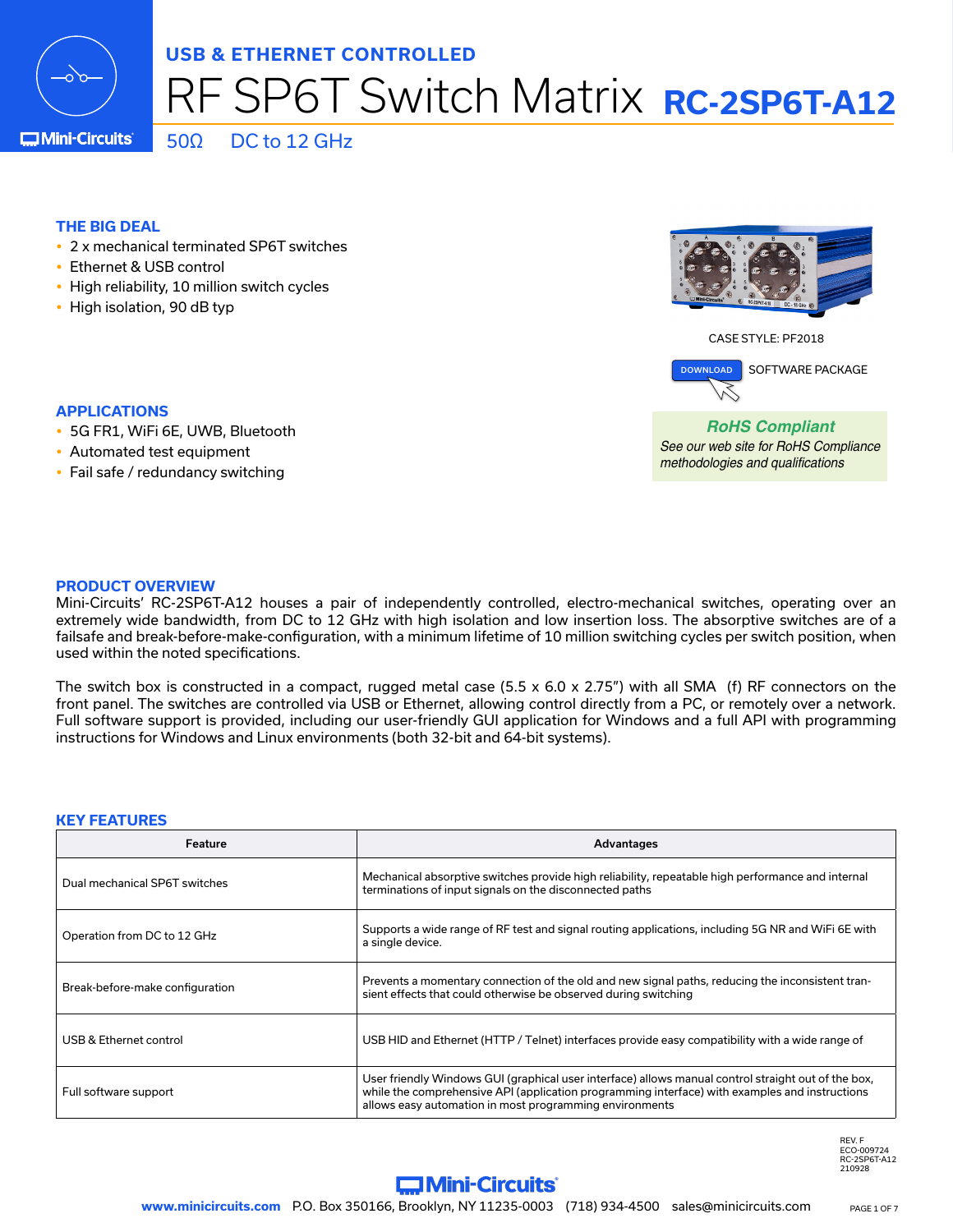

# RF SP6T Switch Matrix **RC-2SP6T-A12**

### **IMini-Circuits**

### **ELECTRICAL SPECIFICATIONS**

| Parameter                                    | <b>Condition (GHz)</b>           | Min.                     | Typ.                     | Max.                     | Unit           |  |
|----------------------------------------------|----------------------------------|--------------------------|--------------------------|--------------------------|----------------|--|
| Frequency Range                              |                                  | DC                       |                          | 12                       | GHz            |  |
|                                              | DC to 1                          | $\overline{\phantom{a}}$ | 0.10                     | 0.15                     |                |  |
| <b>Insertion Loss</b>                        | $1$ to $6$                       |                          | 0.15                     | 0.25                     | dB             |  |
|                                              | 6 to 8                           |                          | 0.20                     | 0.30                     |                |  |
|                                              | 8 to 12                          |                          | 0.25                     | 0.45                     |                |  |
|                                              | DC to 1                          | 85                       | 100                      | $\overline{a}$           |                |  |
| Isolation                                    | $1$ to $6$                       | 80                       | 95                       | ٠                        | dB             |  |
|                                              | 6 to 8                           | 80                       | 90                       |                          |                |  |
|                                              | 8 to 12                          | 80                       | 90                       | $\overline{a}$           |                |  |
|                                              | DC to 1                          | $\overline{\phantom{a}}$ | 1.05                     |                          |                |  |
| <b>VSWR</b>                                  | $1$ to $6$                       |                          | 1.20                     |                          | $\mathbf{1}$   |  |
|                                              | 6 to 8                           |                          | 1.20                     |                          |                |  |
|                                              | 8 to 12                          |                          | 1.20                     |                          |                |  |
| Switching Time                               | $\overline{a}$                   | $\blacksquare$           | 25                       |                          | ms             |  |
| RF Input Power (Cold Switching) <sup>1</sup> | $DC - 12$                        | $\overline{\phantom{a}}$ | $\overline{\phantom{a}}$ | 20                       | W              |  |
|                                              | 100mW hot switching <sup>2</sup> | 10                       | $\overline{\phantom{a}}$ | $\overline{\phantom{0}}$ |                |  |
| Switch Lifetime (per Switch)                 | 1W hot switching                 | $\overline{\phantom{a}}$ | $\mathbf{1}$             |                          | million cycles |  |
|                                              | 24VDC input                      | 23                       | 24                       | 25                       |                |  |
| Rated Voltage                                | USB port                         | $\overline{\phantom{a}}$ | 5                        | $\overline{\phantom{a}}$ | V              |  |
|                                              | Both switches, state 1-6         | $\blacksquare$           | 250                      | $\overline{\phantom{a}}$ |                |  |
| Rated Current (24V DC Input)                 | Both switches, disconnected      | $\overline{\phantom{a}}$ | 90                       | 120                      | mA             |  |
| Rated Current (USB)                          | $\overline{\phantom{a}}$         | $\overline{\phantom{a}}$ | 10                       | 20                       | mA             |  |

1. Maximum power for any connected through path as stated; maximum power into any internal termination is 1W per port.

2. Hot switching powers above this level will degrade the switch lifetime.

### **MAXIMUM RATINGS**

| Parameter                    | <b>Ratings</b>                      |
|------------------------------|-------------------------------------|
| <b>Operating Temperature</b> | $0^{\circ}$ C to 40 $^{\circ}$ C    |
| Storage Temperature          | $-15^{\circ}$ C to 85 $^{\circ}$ C. |
| Supply Voltage               | 26V                                 |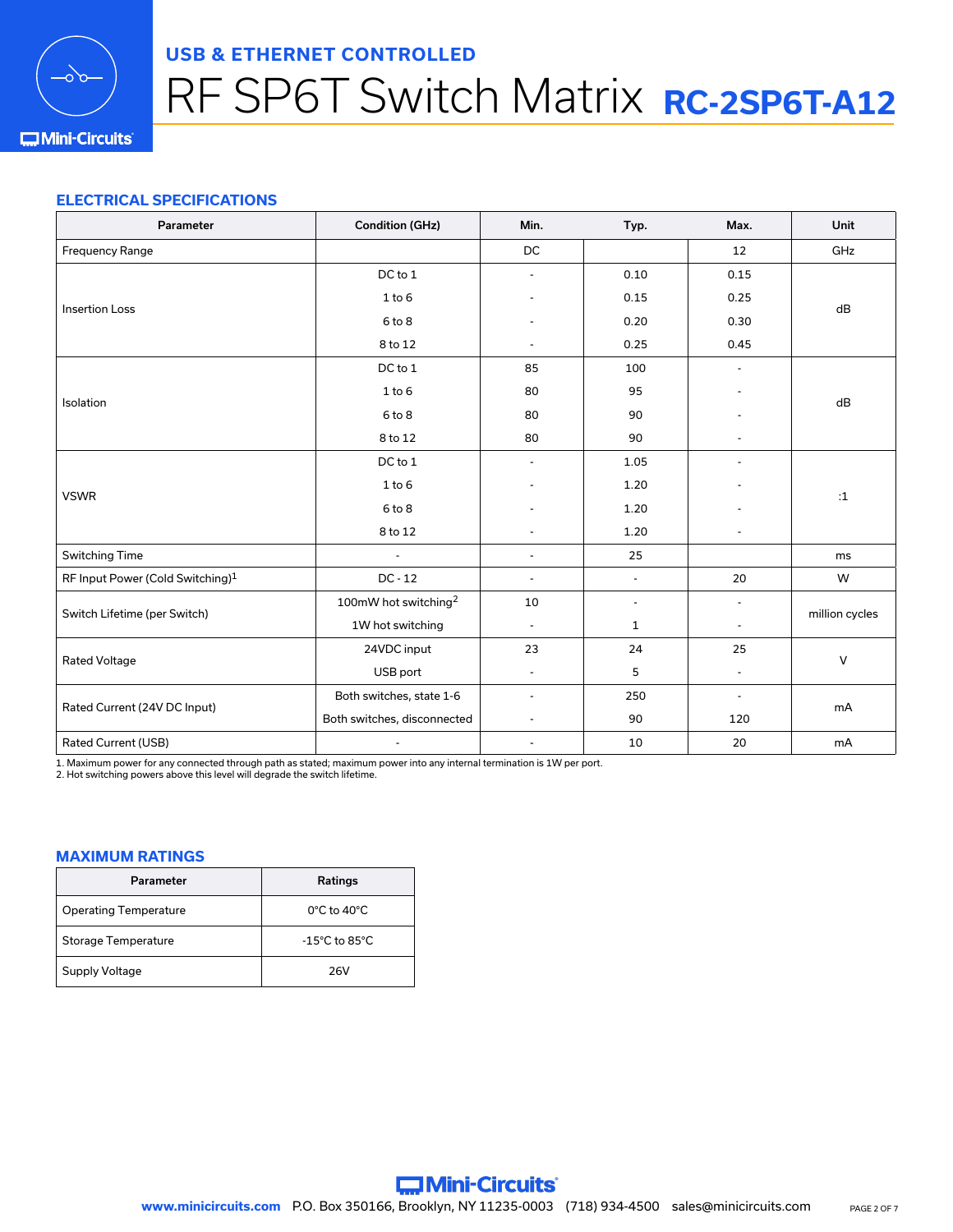

# RF SP6T Switch Matrix **RC-2SP6T-A12**

### **C**Mini-Circuits

## **SWITCHING CONFIGURATION:**

- Normally open (all port disconnected)
- Absorptive (internal terminations on ports J1-J6)

J6 J5 J4 J3 J2 J1 IN 50 Ohm Termination

#### **CONNECTIONS**

| RF Switch A (COM & 1-6) | SMA female                      |
|-------------------------|---------------------------------|
| RF Switch B (COM & 1-6) | SMA female                      |
| <b>USB</b>              | USB type-B                      |
| Ethernet / LAN          | RI45                            |
| 24V DC Input            | 2.1mm center positive DC socket |

### **OUTLINE DRAWING (PF2018)**



# **OUTLINE DIMENSIONS** (**Inch mm** )

|                                                                                          |  |  |  | . |  |  |  |
|------------------------------------------------------------------------------------------|--|--|--|---|--|--|--|
| A B C D E F G H J K L M N P wt                                                           |  |  |  |   |  |  |  |
| 6.00 5.50 2.75 0.36 0.73 1.26 1.63 2.75 0.75 0.28 0.63 3.50 0.375 6.72 grams             |  |  |  |   |  |  |  |
| 152.40 139.70 69.85 9.14 18.54 32.00 41.40 69.85 19.05 7.11 16.00 88.90 9.53 170.69 1350 |  |  |  |   |  |  |  |

# **Commi-Circuits**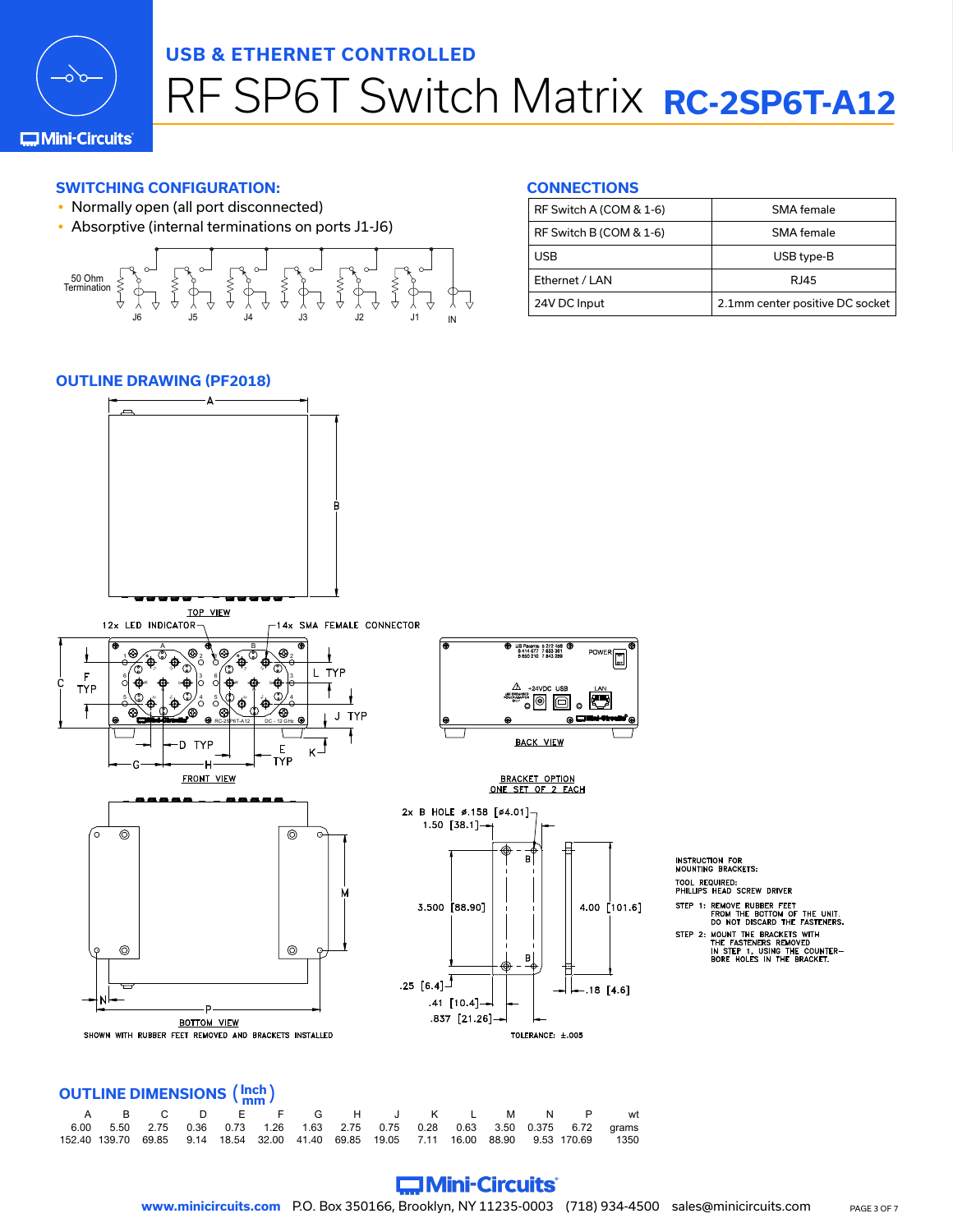

# RF SP6T Switch Matrix **RC-2SP6T-A12**

**IMini-Circuits** 

### **TYPICAL PERFORMANCE DATA**

| FREQ.<br>(MHz) | <b>ON INSERTION LOSS</b><br>(dB) |         |         |         |         |              | <b>ISOLA-</b><br>TION<br>(dB) |      |              |              | <b>VSWR</b><br>(.1) |       |       |       |
|----------------|----------------------------------|---------|---------|---------|---------|--------------|-------------------------------|------|--------------|--------------|---------------------|-------|-------|-------|
|                | $IN-J1$                          | $IN-J2$ | $IN-J3$ | $IN-J4$ | $IN-J5$ | <b>IN-J6</b> |                               | IN   | <b>J1-ON</b> | <b>J2-ON</b> | J3-ON               | J4-ON | J5-ON | J6-ON |
| 1000           | 0.04                             | 0.04    | 0.04    | 0.04    | 0.04    | 0.04         | 99.41                         | 1.03 | 1.03         | 1.03         | 1.04                | 1.05  | 1.04  | 1.04  |
| 1800           | 0.06                             | 0.06    | 0.06    | 0.06    | 0.06    | 0.06         | 108.37                        | 1.04 | 1.04         | 1.05         | 1.05                | 1.07  | 1.05  | 1.05  |
| 2500           | 0.07                             | 0.07    | 0.07    | 0.07    | 0.06    | 0.06         | 113.94                        | 1.03 | 1.04         | 1.04         | 1.05                | 1.07  | 1.05  | 1.06  |
| 3800           | 0.09                             | 0.09    | 0.08    | 0.07    | 0.07    | 0.07         | 112.01                        | 1.02 | 1.02         | 1.01         | 1.02                | 1.04  | 1.03  | 1.03  |
| 4550           | 0.10                             | 0.09    | 0.09    | 0.09    | 0.08    | 0.08         | 105.44                        | 1.02 | 1.02         | 1.01         | 1.02                | 1.04  | 1.03  | 1.03  |
| 5500           | 0.10                             | 0.10    | 0.10    | 0.09    | 0.10    | 0.10         | 118.76                        | 1.05 | 1.03         | 1.05         | 1.05                | 1.08  | 1.05  | 1.06  |
| 6000           | 0.11                             | 0.11    | 0.10    | 0.10    | 0.11    | 0.10         | 109.45                        | 1.07 | 1.06         | 1.07         | 1.07                | 1.11  | 1.08  | 1.09  |
| 7000           | 0.13                             | 0.13    | 0.13    | 0.13    | 0.12    | 0.12         | 102.15                        | 1.13 | 1.11         | 1.13         | 1.13                | 1.18  | 1.13  | 1.14  |
| 7500           | 0.14                             | 0.14    | 0.14    | 0.14    | 0.13    | 0.13         | 96.47                         | 1.15 | 1.13         | 1.15         | 1.16                | 1.20  | 1.15  | 1.16  |
| 9000           | 0.16                             | 0.15    | 0.16    | 0.16    | 0.15    | 0.15         | 101.34                        | 1.15 | 1.15         | 1.14         | 1.18                | 1.21  | 1.17  | 1.19  |
| 10000          | 0.16                             | 0.15    | 0.16    | 0.15    | 0.16    | 0.16         | 93.14                         | 1.13 | 1.14         | 1.11         | 1.16                | 1.18  | 1.16  | 1.18  |
| 11000          | 0.16                             | 0.16    | 0.16    | 0.15    | 0.15    | 0.15         | 91.84                         | 1.10 | 1.11         | 1.06         | 1.11                | 1.14  | 1.14  | 1.14  |
| 12000          | 0.16                             | 0.16    | 0.16    | 0.14    | 0.15    | 0.15         | 95.49                         | 1.04 | 1.05         | 1.00         | 1.05                | 1.05  | 1.08  | 1.06  |
| 13005          | 0.18                             | 0.19    | 0.18    | 0.15    | 0.16    | 0.17         | 92.38                         | 1.05 | 1.06         | 1.09         | 1.09                | 1.08  | 1.05  | 1.08  |
| 15000          | 0.32                             | 0.33    | 0.32    | 0.26    | 0.27    | 0.27         | 99.05                         | 1.39 | 1.38         | 1.46         | 1.38                | 1.33  | 1.35  | 1.34  |



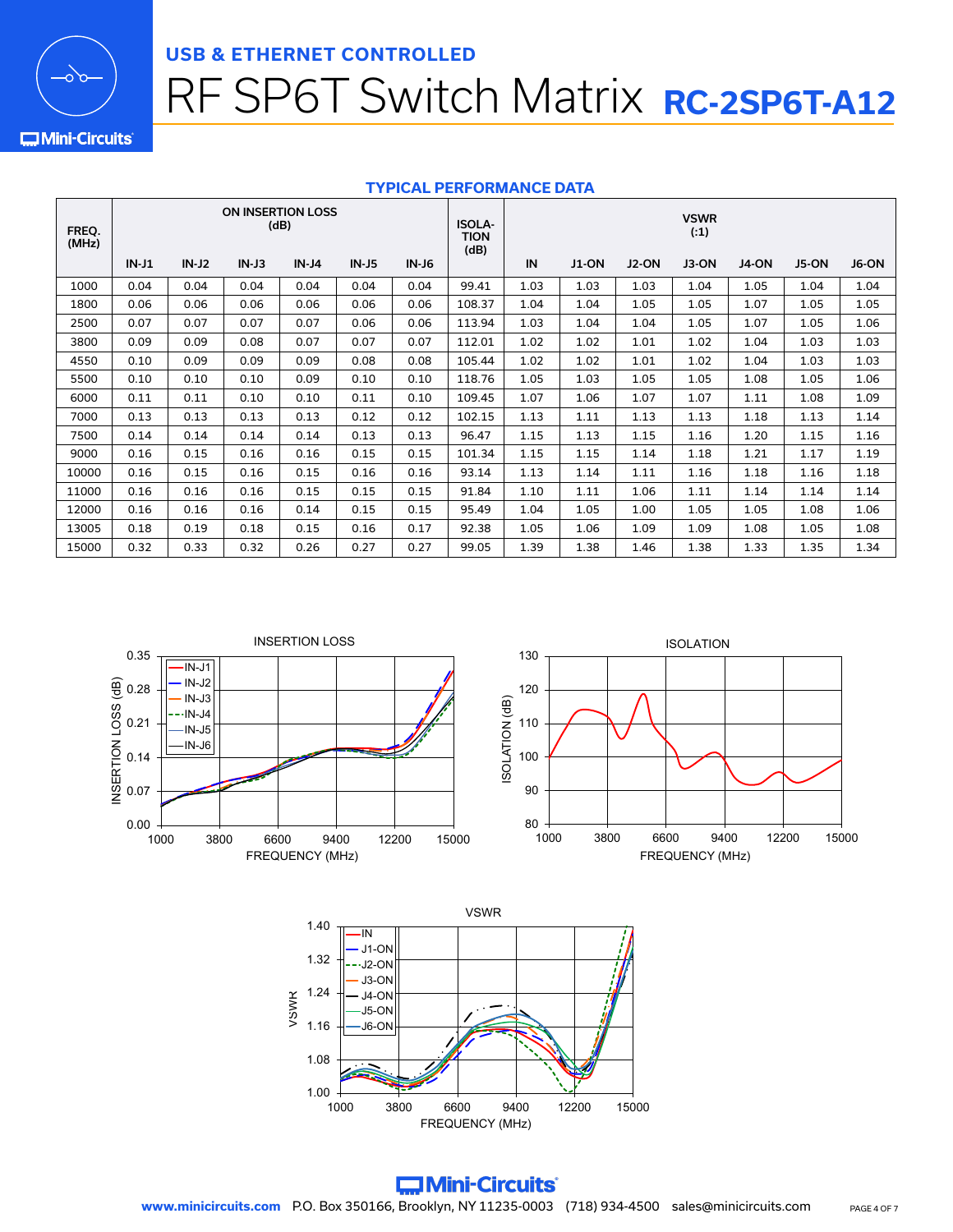

# RF SP6T Switch Matrix **RC-2SP6T-A12**

### **Mini-Circuits**

### **SOFTWARE SPECIFICATIONS**

### **SOFTWARE & DOCUMENTATION DOWNLOAD:**

- Mini-Circuits' full software and support package including user guide, Windows GUI, DLL files, programming manual and examples can be downloaded free of charge from: <https://www.minicircuits.com/softwaredownload/rfswitchcontroller.html>
- Please contact [testsolutions@minicircuits.com](mailto:testsolutions%40minicircuits.com?subject=) for support

### **MINIMUM SYSTEM REQUIREMENTS:**

| <b>Parameter</b>       | <b>Requirements</b>                 |                                                                                |  |  |  |
|------------------------|-------------------------------------|--------------------------------------------------------------------------------|--|--|--|
| Interface              | USB HID & Ethernet (HTTP & Telnet)  |                                                                                |  |  |  |
|                        | <b>GUI</b>                          | Windows 98 or later                                                            |  |  |  |
| System<br>Requirements | USB API DLL                         | Windows 98 or later and programming environment with ActiveX or .NET support   |  |  |  |
|                        | <b>USB Direct Programming</b>       | Linux, Windows 98 or later                                                     |  |  |  |
|                        | Ethernet                            | Windows, Linux or Mac computer with a network port and Ethernet TCP/IP support |  |  |  |
| Hardware               | Pentium II or later with 256 MB RAM |                                                                                |  |  |  |

#### **APPLICATION PROGRAMMING INTERFACE (API) ETHERNET SUPPORT:**

- Simple ASCII / SCPI command set for attenuator control
- Communication via HTTP or Telnet
- Supported by most common programming environments

### **USB SUPPORT (WINDOWS):**

- ActiveX COM DLL file for creation of 32-bit programs
- y .NET library DLL file for creation of 32 / 64-bit programs
- Supported by most common programming environments (refer to application note AN-49-001 for summary of suported environments)

### **USB SUPPORT (LINUX):**

• Direct USB programming using a series of USB interrupt codes

Full programming instructions and examples available for a wide range of programming environments / languages.

**Commi-Circuits**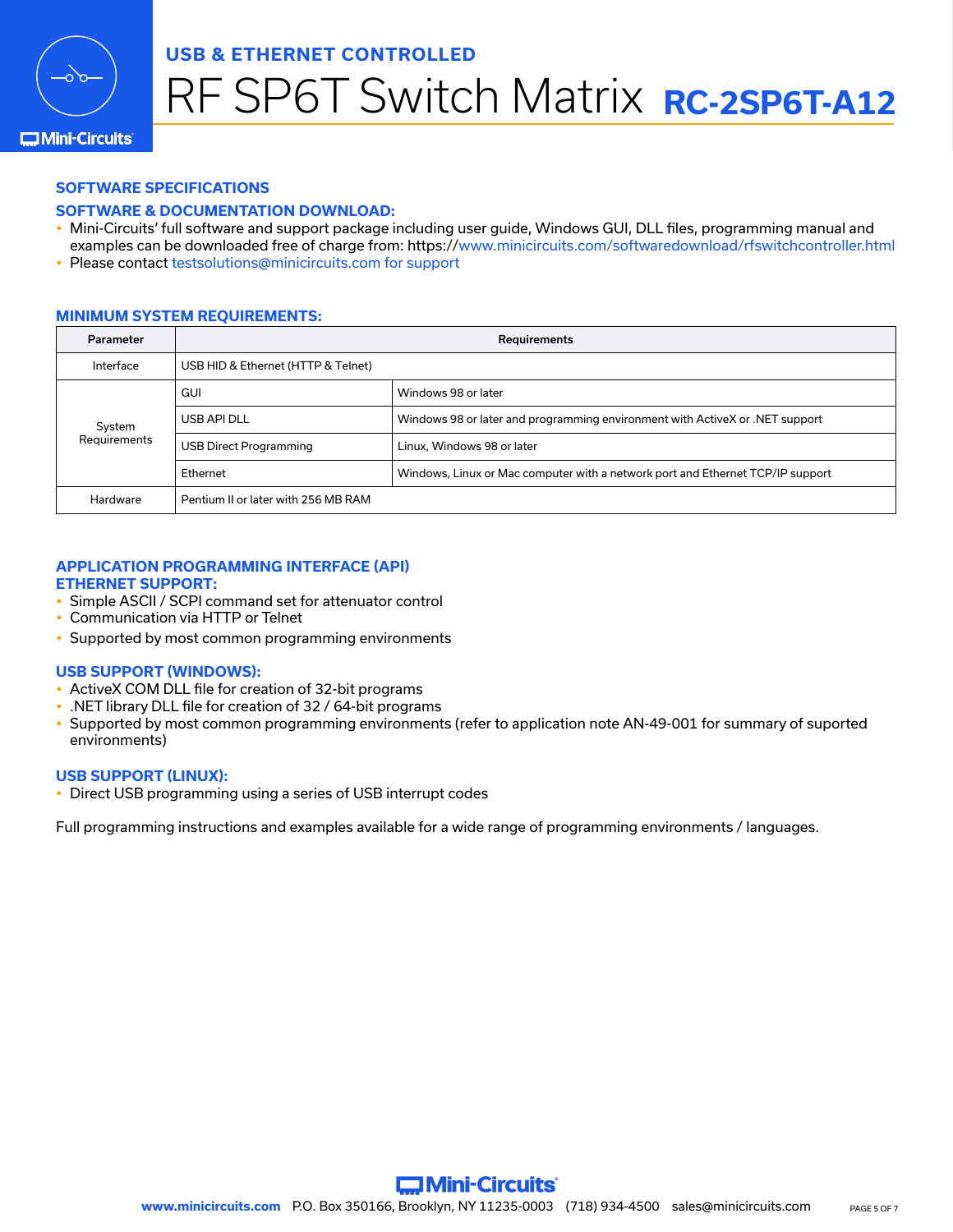

# RF SP6T Switch Matrix **RC-2SP6T-A12**

### **C**Mini-Circuits

### **GRAPHICAL USER INTERFACE (GUI) FOR WINDOWS - KEY FEATURES**

- Connect via USB or Ethernet
- Run GUI in "demo mode" to evaluate software without a hardware connection

| Mini-Circuits - RF Switch Controller (Ver E0) |                                                                      | □<br>x                                     |
|-----------------------------------------------|----------------------------------------------------------------------|--------------------------------------------|
| <b>Run Program - USB Control:</b>             | <b>Run Program - Ethernet Control:</b>                               | <b>Run Program in Demo Mode</b>            |
| <b>USB</b>                                    | <b>Device Ethernet Prameters:</b><br><b>IP Address:</b><br>Password: | <b>Select Model:</b><br><b>RC-2SP4T-40</b> |
|                                               | <b>G</b> Use HTTP<br><b>Start</b><br><b>Use Telnet (port 23)</b>     | <b>Start Demo</b><br>Cancel                |

- View and set switch states at the click of a button
- Configure and run timed switching sequences
- Set start-up switch state
- Configure Ethernet IP settings